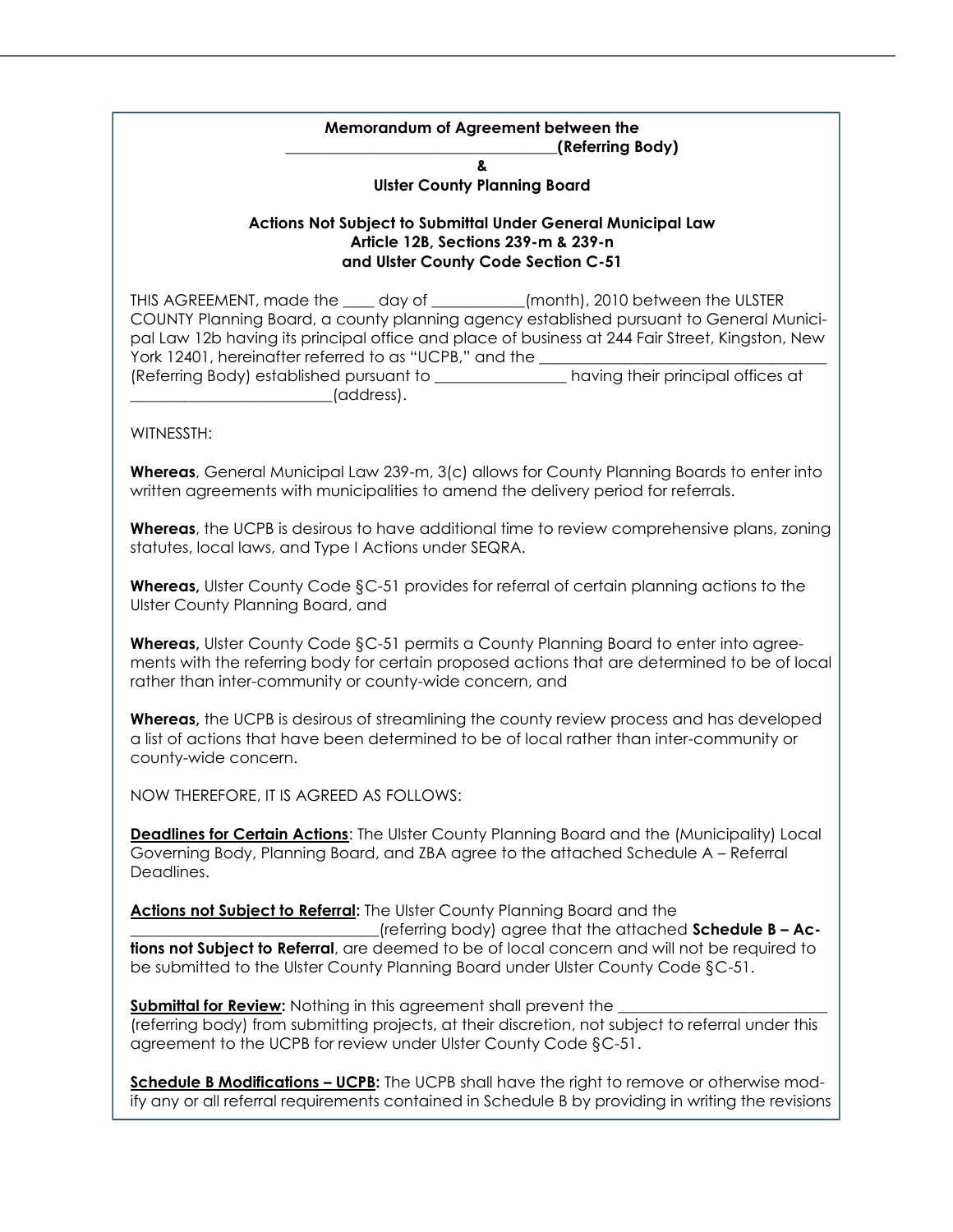to Schedule B signed and dated by the Chairman of the UCPB to the Chairman of the (Municipality) Planning Board. The revisions will take effect 10 days after receipt of such notification. **Term of Agreement:** The Parties agree that the term of the agreement shall be for the duration of the applicability and viability of the UCPB administration of Ulster County Code §C-51 on which it rests. Any of the parties may cancel their participation in the agreement by providing written notice to the other parties. IN WITNESS WHEREOF, the parties hereto have executed this agreement on or about the day and year first above written. **\_\_\_\_\_\_\_\_\_\_\_\_\_\_\_\_\_\_\_\_\_\_\_\_\_\_\_\_\_\_\_(Referring Body)**  \_\_\_\_\_\_\_\_\_\_\_\_\_\_\_\_\_\_\_\_\_\_\_\_\_\_\_\_\_\_\_Chairman, \_\_\_\_\_\_\_\_\_\_\_\_Date Attach approving resolution **Ulster County Planning Board** Chairman, the contract of the contract of the contract of the contract of the contract of the contract of the contract of the contract of the contract of the contract of the contract of the contract of the contract of the Attach approving resolution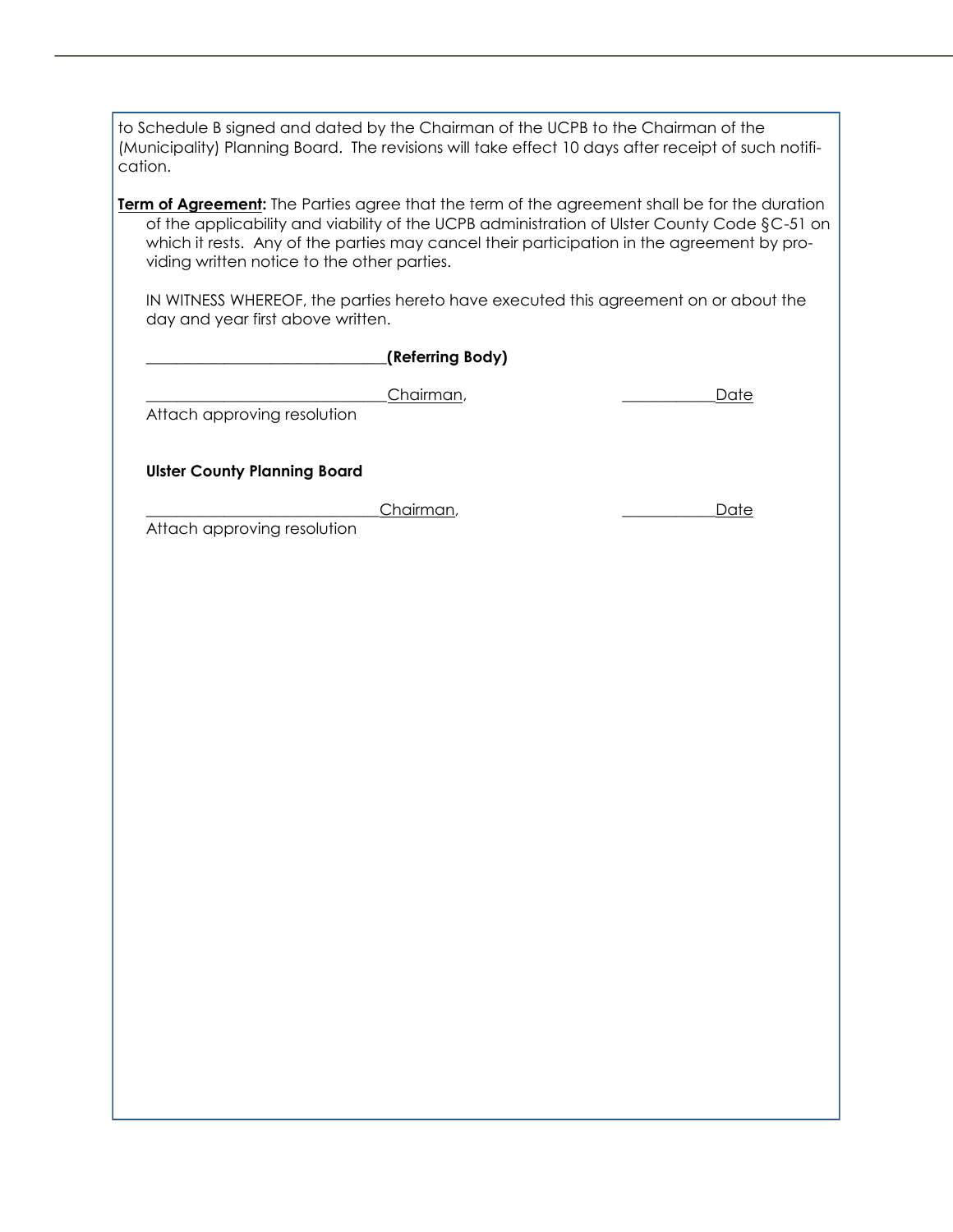## **SCHEDULE A Ulster County &**

**(Municipality) Local Governing Body and (Municipality) Planning Board and (Municipality) Zoning Board of Appeals**

**Actions Requiring Referral at least 30 Calendar Days Prior to the Monthly Meeting of the Ulster County Planning Board**

> Comprehensive Plans Zoning Statue and Map Amendments Other Land Use Related Authorizations Any Action that Constitutes a Type One Action under SEQRA